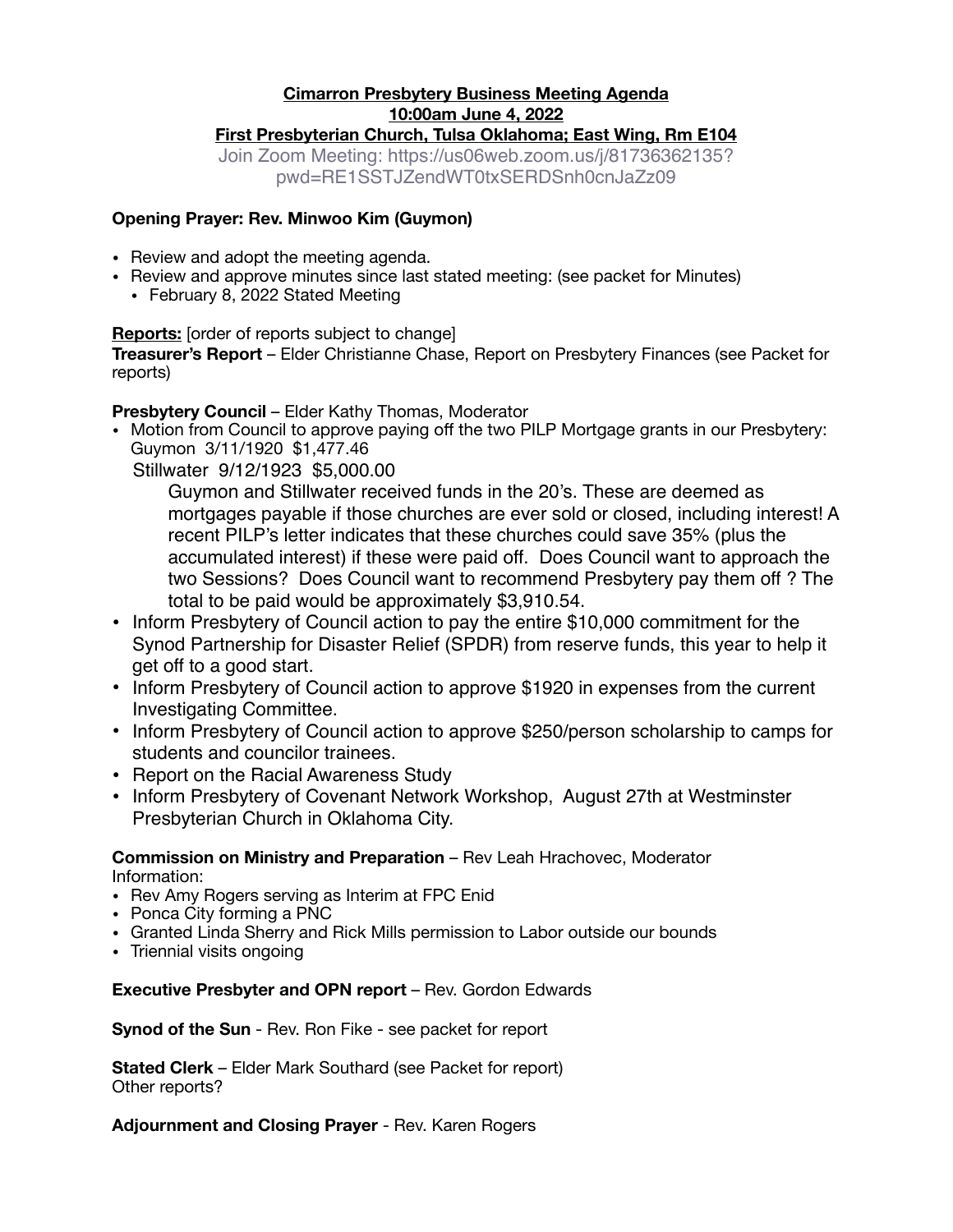# **Winter Stated Cimarron Presbytery Meeting Minutes** *Due to the continuing pandemic, this was an on-line meeting via Zoom*

# *February 8, 2022*

9:00 AM Roll Call (Clerk: Mark Southard - in lieu of Sign up sheets)

## **Attendance**:

Teaching Elders: Katrina Richardson (Guthrie); Minwoo Kim(Designated Pastor, Guymon, EOP); Ron Fike(Perry); Linda Sherry(Ponca City); Leah Hrachovec(Stillwater); Jennifer Hardin(Stillwater); Karen Rogers(Woodward); Gordon Edwards(General Presbyter); Rick Mills(HR)

Ruling Elders: Ida Evans(Alva); Mike Dvorak(CP Blackwell); Christianne Chase(Treasurer, Enid); Kay Lamerton(Enid); Dennis Laughlin(Guthrie); Mark Southard(CP Newkirk, Stated Clerk); Alice Dwyer(Perry); Bill Salmons(Ponca City); Kathy Thomas(Moderator, Stillwater); Ken Belanus(Stillwater); Ty Albers(Woodward)

Corresponding Members: Rev. Lemuel Garcia-Arroyo(PMA); Rev Kevin Keaton(Board of Pensions); Valerie Young(Synod Leader and Clerk); Verne Arens(Assoc. Pastor, Stillwater, UCC)

Guests: Ann Salmons(RE Ponca City); Kerry Ebbert (RE Ponca City); Mary McKinley(RE Stillwater); Rev.Amy Rogers (New Interim minister for Enid, DOC)

Excused: Billie DeBoard(RE Blackwell); Nancy Dale(RE Guymon); Robert Boone(RE Newkirk); Jennifer Campbell(CCE Stillwater)

9:05 AM **Welcome, Opening Prayer, Opening business** – Moderator, Elder Kathrine Thomas Declaration of Quorum by Moderator 8 TE, 11 RE from 9 congregations (5 TE and 5 RE from 5 congregations required)

Seating of Corresponding and Temporary Members moved, 2nd and Approved.

**Motion** to grant temporary membership to Rev. Amy Rogers(DOC) - New interim pastor at FPC Enid. Moved, 2nd and approved.

The moderator also recognized our visitors.

9:15 AM **Worship with Communion was** led by Rev. Dr. Cynthia Rigby (Austin Theological Seminary) and CP Mark Southard. Rev Rigby Preached on 1 Corinthians 15:35-50 with a sermon entitled "Living in Splendor." An offering was taken electronically to be split between PDA disaster relief fund and "Loaves and Fishes" in Enid.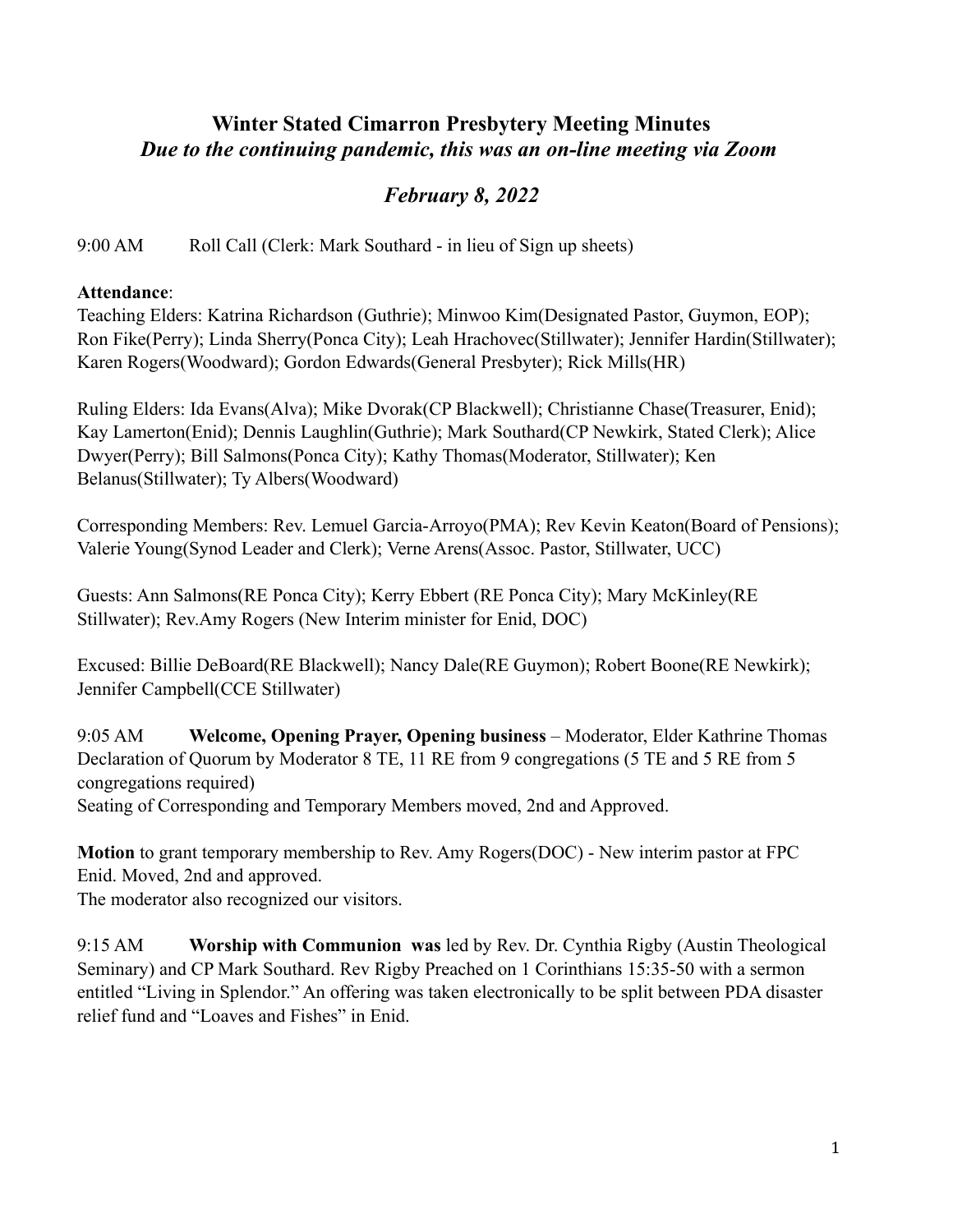## 9:45 AM **Presbytery Business Meeting:**

The meeting agenda was reviewed and adopted as proposed. Moved and 2nd - Approved The minutes of the October 12, 2022 stated meeting were approved with corrections: COM&P should be Katrina and GOrdon corrections. - Alison in Enid

Moved to approve w corrections - Approved

### **Reports:**

### **Report of the Nominations Committee – Elder Mike Dvorak**

Nomination for a 1 year unexpired term to the Permanent Judicial Commission- Linda Sherry Request was made for Nominations from the floor by Moderator Kathrine Thomas - None Election Approved.

**Treasurer's Report** – Elder Christianne Chase, Report on Presbytery Finances (see Packet for reports)

Elder Chase presented the 2021 Financial Summary moved and 2nd to receive report as Presented - **Approved**

A thank you to our Ordination Exam Readers on Reading Week - Elder Christianne Chase. She serves on the Cooperative committee on Ordination exams - 3 times a year. Serves on the Polity task force. Assessing readiness to begin ministry. Exams were last week and this is reading week. Thanks to those who agree to serve as readers. Seeing attrition in readers who actually serve. Recently they have seen only 33 of 76 readers actually served. She emphasized the importance of selecting those who have the time and interest. If you are interested, please let the nominating committee know.

### **Presbytery Council** – Elder Kathy Thomas, Moderator

The Council met on Jan 18th.

\* Proposed appointment of a committee to propose updated bylaws and standing rules: (There is a need to fill in missing Judicial process procedures, update committee structure and provide for Property management if needed, among other updates)

- \* RE Mark Southard
- \* RE Katherine Thomas
- \* TE Karen Rogers
- \* Other Volunteers? Katrina Richardson is interested in knowing more Mark will contact, Also Gordon Edwards.
- \* **Motion** to charter committee approved.

### **Commission on Ministry and Preparation** – Rev. Leah Hrachovec, Moderator

Last met on Jan 4th. Welcomed 2 new members - James Smith (RE, Alva) and Rev. Jenny Hardin (Assoc. Pastor Stillwater).

• Concurred with Rev. Linda Sherry's request to dissolve the Pastoral relationship with

 Ponca City and grant her Honorably retired status in Cimarron Presbytery. Leah expressed thanks to Linda for her Service. Hope to met in person soon.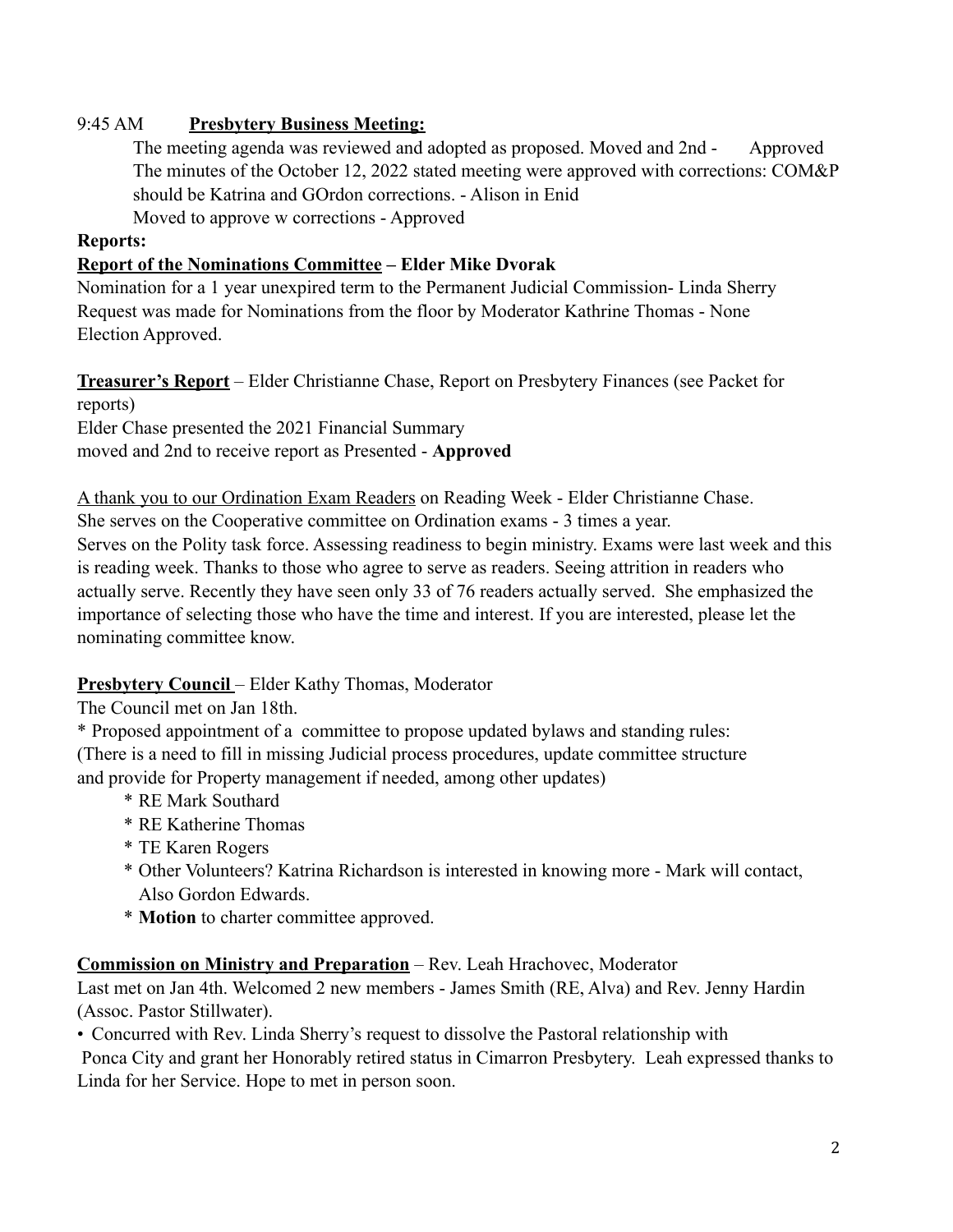- **Motion** to dissolve pastoral relationship with Ponca, pending congregational approval on Feb 13th. Motion Approved
- Motion to dismiss Alison Burchett to Yukon Presbytery per their request of 1-10-22. Motion approved.
- Reported that Cimarron Presbytery is applying to become the sponsoring organization for Rev. Minwoo Kim and supporting his permanent Immigration application financially. Payments are already sent to INS.
- Triennial visits resuming. Will try to reach all congregations this year. Primary reason is care and connection.

## **Executive Presbyter and OPN report** – Rev. Gordon Edwards

• SPDR (Synod Partnership for Disaster Relief) see packet for covenant information. Presbytery is requested to authorize \$10,000 payment (upfront, to fund Cimarron's contribution to the

effort for the initial 4 year term. Money to come from Presbytery reserve funds) Gordon welcomed Valerie Young to the meeting: For the last year, a group has been working on this SPDR agreement, recently approved by the Synod. Will result in a PDA staffer assigned to the Synod of the Sun to prepare for, and respond to disasters. Each Presbytery is asked to support this effort for this 4 year trial period. PDA is helping start this effort with their own funds in over this 4 year period. Cimarron Council is recommending \$10,000 of support over 4 years together with Special offerings. **Gordon moved** that we become a partner and commit \$10,000 to the effort. Funds to be taken from our reserves.

Discussion: Valerie Young added that Synod has received gift from INP \$10,000 and Mission Presbytery gift 50,000. Synod will also offer \$45,000. Harvey for instance affected three Presbyteries and generated three responses. Also Fires, tornadoes, floods. Responses go on for years after the event. Will help to develop relationships and consistency that will speed responses. Leah asked if other Synods are doing this too? Valerie said that Synod of the south Atlantic has had an effort among a few Presbyteries for some years, but this is a new effort. Minwoo asked about only natural disasters or manmade as well? Valerie - mostly natural causes, but other human caused issues can be approached as well. PDA responds already to such things, but natural disaster in the primary purpose. Will work with Presbyteries and Congregations to build up capacity.

Ron affirmed the effort and 2nd the motion. Moderator asked for other questions. We are the 2nd Presbytery to consider the agreement. Amy reported that the UMC is doing something similar and has worked well. **Motion approved**.

OPN trip to Israel (See Packet for Brochure) Sept 12-23rd. 1/3 religious pilgrimage and 2/3 conversations with a wide variety people of the area and hear their stories of the current day. https://store.tourtheholylands.com/products/12-days-the-holy-land-then-and-now-september-06-17 pastor-gordon-edwards-hosted-by-grace-tours-land-only

OPN - TriPresbytery June 3-4 at FPC Tulsa in person.

August 27 10-3 Covenant Network Workshop, how can the church become more welcoming and inclusive, like at Westminster Church in OKC.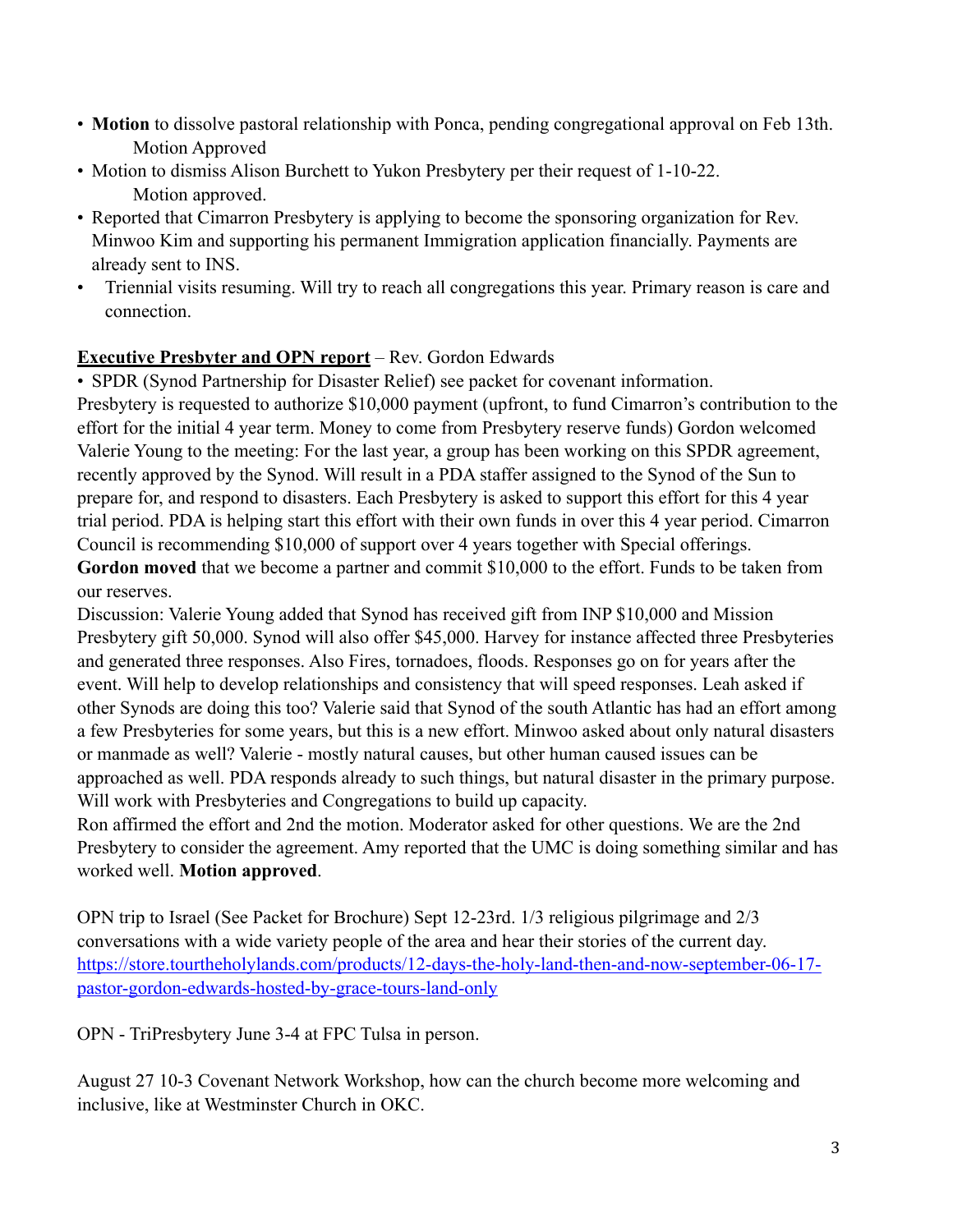Next Checking on Feb 22nd invited to Join EOP and INP to talk about life of Ok Presbyterians. 1-2:30pm. Thank's to Zack hall to serve on the Synod Presbyterian foundation board of trustees. Thanks also to Jenny Hardin for hosting studies over the last 2 years on Recognizing racism and its consequences. Suggested making Juneteenth a church holiday. Cynthia Rigby suggested a book by Willie Jennings- "After Whiteness"

## **Synod of the Sun** - Rev. Ron Fike, Synod commissioner

Ron spoke in favor of the PDA SPDR, serves on the equipping committee. \$20,000 has been allocated for training events. He requested suggestions for what events would be needed.

## **Board of Pensions Update** - Rev. Kevin Keaton

Important changes to benefit plans. Care Navigation: After April 1st Quantum health will be the primary contact for health care questions and issues to better understand their benefits. This is for active plan members. Retired members will continue as before.

Assistance grants have been increased in amount and broadened in qualification. Please urge those who might be eligible to apply. COVID test kits are available to members up to 8/month. Information on the Pensions board web site. Please watch the mail and email carefully for important information.

**Presbyterian Mission Agency and Matthew 25 Update** - Rev. Lemuel Garcia-Arroyo, Mission engagement advisor - extended greetings from PMA. Gratitude for Cimarron's embrace of Matthew 25. 1000 congregations have made a commitment, also 74 Presbyteries. Looking to hold Matt 25 events. Thanks for support of Special offering such as Great Hour of Sharing. Thanks also for support of PDA partnerships.

**Stated Clerk** – Elder Mark Southard (see Packet for report) • Presbytery Website now updated with Triennium information. Presbyterian Youth Triennium: July 24-27, 2022 - Indianapolis. Full information at www.presbyterianyouthtriennium.org

• 2022 Directory is now available on the Website under the documents tab (Password is Cimarron spelled backwards: "norramic" )

• Statistical Reporting period is closing.

## **Other reports**:

Kay Lamerton: Synod Youth Workshop registration is opening this week.

- $\sim$ 10:45 AM Break
- 11:00 AM Time for Conversation: Introduction to "Racial Awareness Training" Rev. Jenny Harden and Elder Katherine Thomas

Jenny described the upcoming course: Racial Awareness Training - 9 week series, 1 1/2 hours each Talking about feelings and emotions as well as facts, then wrapping those things into our theology.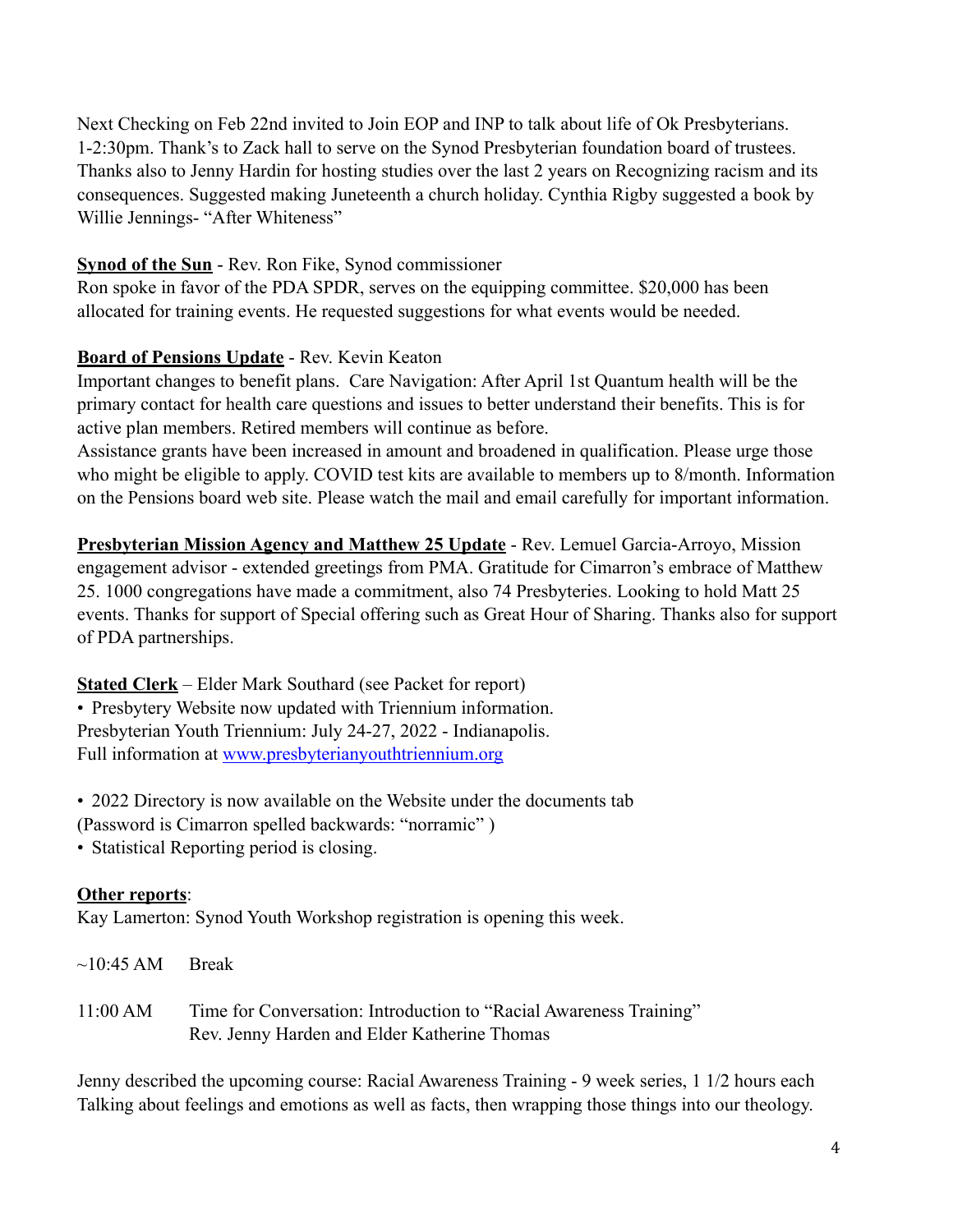A preview a taste of what is come: Terms: Explicit Bias (known and recognized)and Implicit Bias (unconscious preferences and attitude) How do we experience these things in the world.

Begins early in life recognizing dominate and subordinate groups. Impossible not to be influenced by your environment. Invited to think about our own backgrounds and interactions with a black person? Or a black teacher, colleague or color,

Create a pie chart for us population by racial category, then shared US census data. talked about what we misestimated. We all make assumptions based on our environment. For instance many of us overestimated the native population.

She invited us to come and share the class. Love to have as many join us as possible. Starts next Tuesday at 3:00pm.

## 11:30 PM **Concluding Business and Adjournment**

Motion to adjourn made and 2nd

- Joys and Concerns
- Joy for Amy Rogers returning as ENid Interim and Cindy Rigby message.
- Prayers for Ida Evans healing from injury, those affected by COVID. Prayers for APCE Meeting in Chicago. Prayer for Austin and Columbia Seminary Presidential searches, Seminary students and exam readers

Closing prayer: Kathy Thomas offered a Prayer from Richard Roar"

Minutes Respectfully Submitted,

Mark Southard Stated Clerk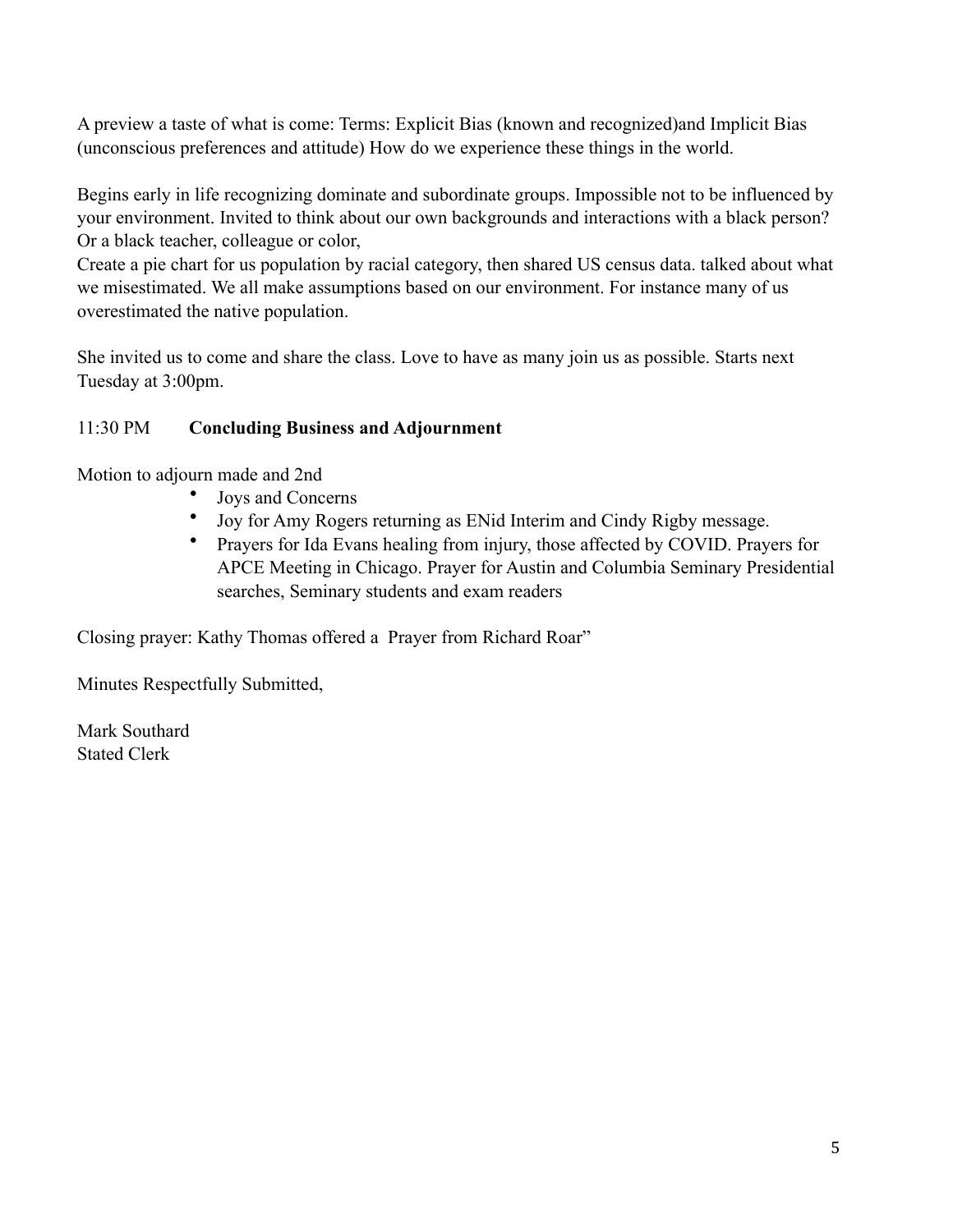#### Date : 05/26/2022 Page : 1 **FIRST PRESBYTERIAN CHURCH Analysis of Revenues & Expenses - Summary Presbytery Fund: PRESBYTERY OF CIMARRON January to May 2022**

| <b>Accounts</b>               |                  | <b>MTD Actual</b><br>(This Year) | <b>MTD Budget</b><br>(This Year) | <b>YTD Actual</b><br>(This Year) | <b>YTD Budget</b><br>(This Year) | <b>Annual Budget</b><br>(This Year) | <b>Annual Budget</b><br>Remaining<br>(This Year) |
|-------------------------------|------------------|----------------------------------|----------------------------------|----------------------------------|----------------------------------|-------------------------------------|--------------------------------------------------|
| <b>Revenues</b>               |                  |                                  |                                  |                                  |                                  |                                     |                                                  |
| <b>PLEDGES AND SUPPORT</b>    |                  | \$7,191.01                       | \$5,170.00                       | \$20,163.98                      | \$25,850.00                      | \$62,040.00                         | \$41,876.02                                      |
| <b>OTHER RECEIPTS</b>         |                  | \$0.00                           | \$0.00                           | \$0.00                           | \$0.00                           | \$0.00                              | \$0.00                                           |
| <b>Total Revenues</b>         |                  | \$7.191.01                       | \$5.170.00                       | \$20.163.98                      | \$25,850.00                      | \$62,040.00                         | \$41,876.02                                      |
| <b>Expenses</b>               |                  |                                  |                                  |                                  |                                  |                                     |                                                  |
| <b>CHURCH ADMIN/OPERATION</b> |                  | \$0.00                           | \$2,125.01                       | \$6,983.73                       | \$10,624.97                      | \$25,500.00                         | \$18,516.27                                      |
| <b>PROGRAMS</b>               |                  | \$0.00                           | \$1,016.67                       | \$0.00                           | \$5,083.35                       | \$12,200.00                         | \$12,200.00                                      |
| <b>MISSIONS</b>               |                  | \$140.40                         | \$1,971.17                       | \$2,651.96                       | \$9,855.85                       | \$23,654.00                         | \$21,002.04                                      |
| <b>Total Expenses</b>         |                  | \$140.40                         | \$5.112.85                       | \$9,635.69                       | \$25,564.17                      | \$61,354.00                         | \$51,718.31                                      |
|                               | <b>Net Total</b> | \$7,050.61                       | \$57.15                          | \$10,528.29                      | \$285.83                         | \$686.00                            | (\$9,842.29)                                     |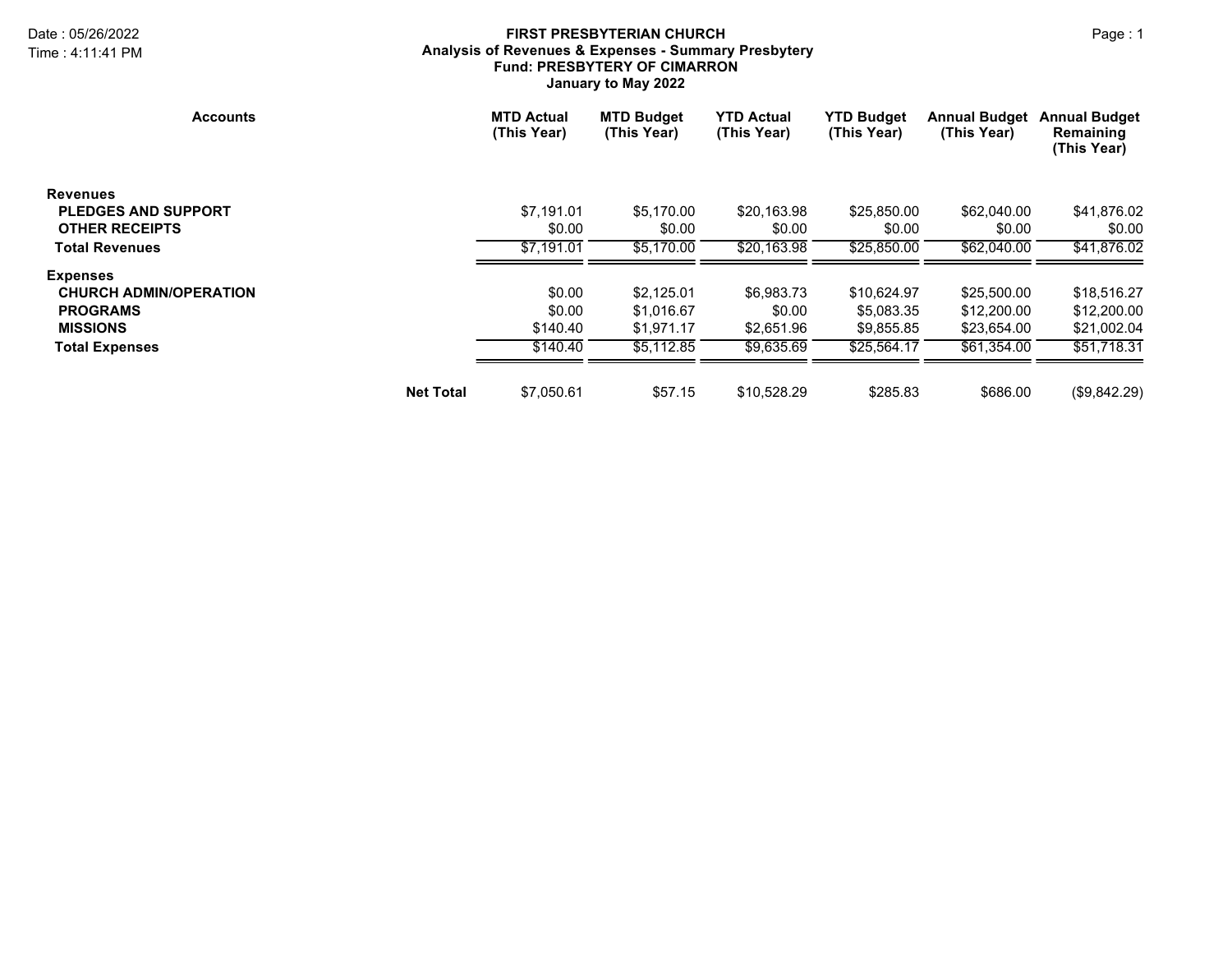#### **Balance Sheet-Presbytery of Cimarron Page : 1 Page : 1 Fund: PRESBYTERY OF CIMARRON May 2022**

**Accounts**

| <b>Assets</b>                                                         |              |              |
|-----------------------------------------------------------------------|--------------|--------------|
| <b>CURRENT ASSETS</b>                                                 |              |              |
| <b>CASH</b>                                                           |              |              |
| 001010 - Checking-Presbytery                                          | \$108,100.11 |              |
| <b>Total CASH</b>                                                     | \$108,100.11 |              |
| <b>INVESTMENTS</b>                                                    |              |              |
| 001104 - Stock Portfolio - TPF                                        | \$93,322.60  |              |
| <b>Total INVESTMENTS</b>                                              | \$93,322.60  |              |
| <b>Total CURRENT ASSETS</b>                                           |              | \$201,422.71 |
| <b>Total Assets</b>                                                   |              | \$201,422.71 |
| Liabilities, Fund Principal, & Restricted Funds<br><b>Liabilities</b> |              |              |
| <b>Fund Principal</b>                                                 |              |              |
| 002996 - Fund Balance-Presbytery of Cimarron                          | \$37,730.00  |              |
| <b>Excess Cash Received</b>                                           | \$10,528.29  |              |
| <b>Total Fund Principal and Excess Cash Received</b>                  |              | \$48,258.29  |
| <b>Restricted Funds</b>                                               |              |              |
| <b>Total TEMPORARY RESTRICTED</b>                                     | \$48,185.55  |              |
| <b>Total PERMANENT RESTRICTED</b>                                     | \$104,978.87 |              |
| <b>Total Restricted Funds</b>                                         |              | \$153,164.42 |
| Total Liabilities, Fund Principal, & Restricted Funds                 |              | \$201,422.71 |
|                                                                       |              |              |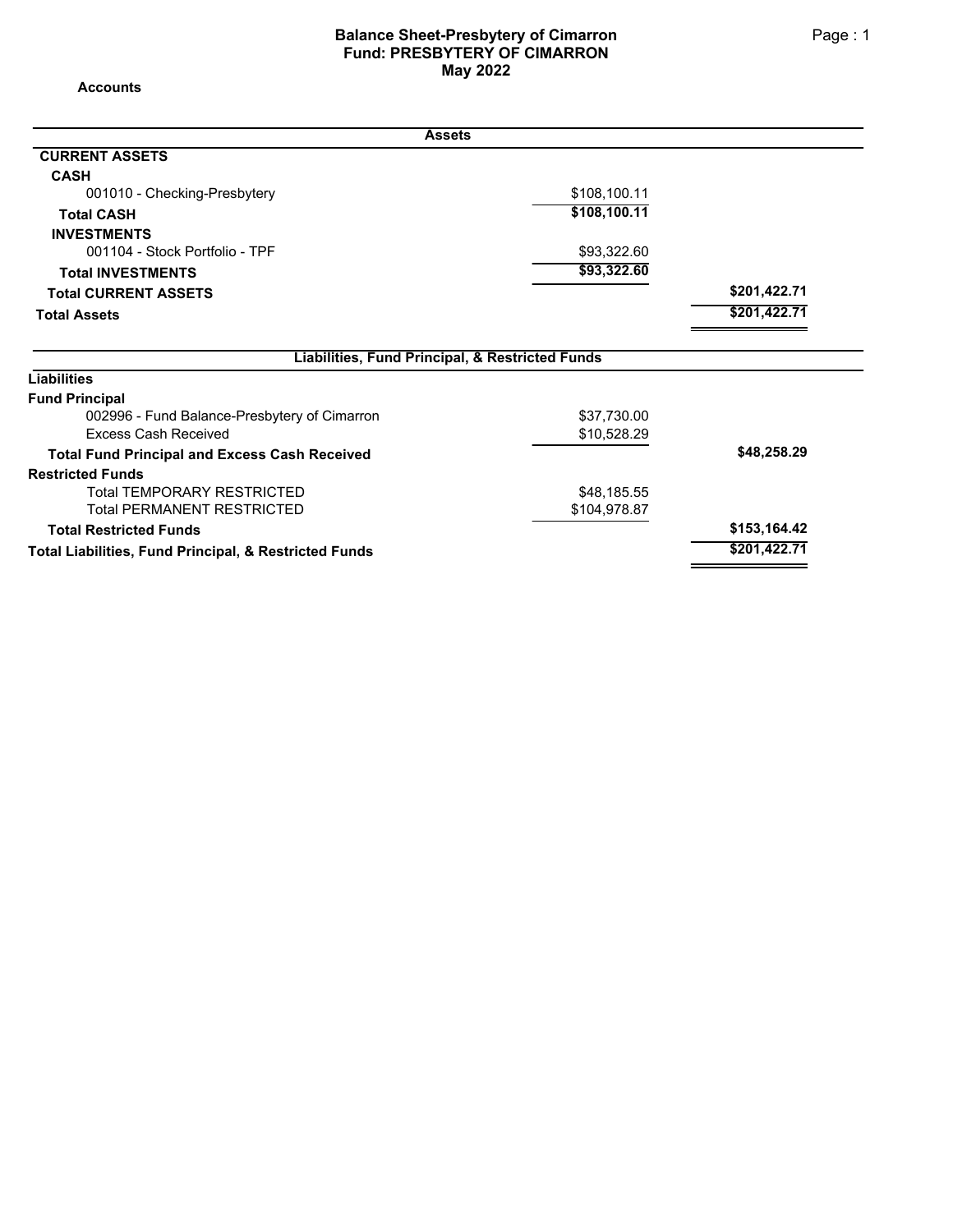#### Date : 06/01/2022 Page : 1 **FIRST PRESBYTERIAN CHURCH Analysis of Revenues & Expenses - Detail Fund: PRESBYTERY OF CIMARRON January to May 2022**

Time : 3:38:46 PM

| <b>Accounts</b>                                  | <b>MTD Actual</b><br>(This Year) | <b>MTD Budget</b><br>(This Year) | <b>YTD Actual</b><br>(This Year) | <b>YTD Budget</b><br>(This Year) | (This Year)            | <b>Annual Budget Annual Budget</b><br>Remaining<br>(This Year) |
|--------------------------------------------------|----------------------------------|----------------------------------|----------------------------------|----------------------------------|------------------------|----------------------------------------------------------------|
| <b>Revenues</b>                                  |                                  |                                  |                                  |                                  |                        |                                                                |
| <b>PLEDGES AND SUPPORT</b>                       |                                  |                                  |                                  |                                  |                        |                                                                |
| 004030 - Presbytery Per Capita (\$36.05)         | \$5,515.66                       | \$3,965.50                       | \$15,465.48                      | \$19,827.50                      | \$47,586.00            | \$32,120.52                                                    |
| 004031 - Presbytery Other Income                 | \$0.00                           | \$0.00                           | \$0.00                           | \$0.00                           | \$0.00                 | \$0.00                                                         |
| 004032 - G.A. Per Capita (\$8.95)                | \$1,369.35                       | \$984.50                         | \$3,841.00                       | \$4,922.50                       | \$11,814.00            | \$7,973.00                                                     |
| 004033 - Synod Per Capita (\$2.00)               | \$306.00                         | \$220.00                         | \$857.50                         | \$1,100.00                       | \$2,640.00             | \$1,782.50                                                     |
| <b>Total PLEDGES AND SUPPORT</b>                 | \$7,191.01                       | \$5,170.00                       | $$20,163.\overline{98}$          | \$25,850.00                      | \$62,040.00            | \$41,876.02                                                    |
| <b>OTHER RECEIPTS</b>                            |                                  |                                  |                                  |                                  |                        |                                                                |
| 006054 - Investment Income                       | \$0.00                           | \$0.00                           | \$0.00                           | \$0.00                           | \$0.00                 | \$0.00                                                         |
| <b>Total OTHER RECEIPTS</b>                      | \$0.00                           | \$0.00                           | \$0.00                           | \$0.00                           | \$0.00                 | \$0.00                                                         |
| <b>Total Revenues</b>                            | \$7,191.01                       | \$5,170.00                       | \$20,163.98                      | \$25,850.00                      | \$62,040.00            | \$41,876.02                                                    |
| <b>Expenses</b><br><b>CHURCH ADMIN/OPERATION</b> |                                  |                                  |                                  |                                  |                        |                                                                |
| 005400 - Council                                 | \$0.00                           | \$166.67                         | \$0.00                           | \$833.35                         | \$2,000.00             | \$2,000.00                                                     |
| 005401 - General Presbyter                       | \$0.00                           | \$333.33                         | \$512.95                         | \$1,666.65                       | \$4,000.00             | \$3,487.05                                                     |
| 005402 - Stated Clerk Salary                     | \$0.00                           | \$833.35                         | \$5,000.00                       | \$4,166.67                       | \$10,000.00            | \$5,000.00                                                     |
| 005403 - Stated Clerk Expense                    | \$0.00                           | \$500.00                         | \$248.78                         | \$2,500.00                       | \$6,000.00             | \$5,751.22                                                     |
| 005404 - Treasurer                               | \$0.00                           | \$41.67                          | \$0.00                           | \$208.35                         | \$500.00               | \$500.00                                                       |
| 005405 - Insurance                               | \$0.00                           | \$133.33                         | \$1,222.00                       | \$666.65                         | \$1,600.00             | \$378.00                                                       |
| 005406 - Communication Exp/Website               | \$0.00                           | \$33.33                          | \$0.00                           | \$166.65                         | \$400.00               | \$400.00                                                       |
| 005407 - G.A. Commissioner/Overture Advocate     | \$0.00                           | \$83.33                          | \$0.00                           | \$416.65                         | \$1,000.00             | \$1,000.00                                                     |
| <b>Total CHURCH ADMIN/OPERATION</b>              | \$0.00                           | \$2,125.01                       | \$6,983.73                       | \$10,624.97                      | \$25,500.00            | \$18,516.27                                                    |
| <b>PROGRAMS</b>                                  |                                  |                                  |                                  |                                  |                        |                                                                |
| 005200 - Camp and Conference                     | \$0.00                           | \$666.67                         | \$0.00                           | \$3,333.35                       | \$8,000.00             | \$8,000.00                                                     |
| 005201 - Youth Triennium                         | \$0.00                           | \$150.00                         | \$0.00                           | \$750.00                         | \$1,800.00             | \$1,800.00                                                     |
| 005202 - Ecumenical Relations                    | \$0.00                           | \$116.67                         | \$0.00                           | \$583.35                         | \$1,400.00             | \$1,400.00                                                     |
| 005204 - Oklahoma Presbyterian Network           | \$0.00                           | \$83.33                          | \$0.00                           | \$416.65                         | \$1,000.00             | \$1,000.00                                                     |
| <b>Total PROGRAMS</b><br><b>MISSIONS</b>         | \$0.00                           | \$1,016.67                       | \$0.00                           | \$5,083.35                       | \$12,200.00            | \$12,200.00                                                    |
| 005819 - Ministry and Preparation                | \$140.40                         | \$500.00                         | \$2,651.96                       | \$2,500.00                       |                        |                                                                |
| 005820 - COR                                     | \$0.00                           | \$16.67                          | \$0.00                           | \$83.35                          | \$6,000.00<br>\$200.00 | \$3,348.04<br>\$200.00                                         |
| 005821 - G.A. Per Capita (\$8.95)                | \$0.00                           | \$984.50                         | \$0.00                           | \$4,922.50                       | \$11,814.00            | \$11,814.00                                                    |
| 005822 - Synod Per Capita (\$2)                  | \$0.00                           | \$220.00                         | \$0.00                           | \$1,100.00                       | \$2,640.00             | \$2,640.00                                                     |
| 005823 - Disaster Relief                         | \$0.00                           | \$250.00                         | \$0.00                           | \$1,250.00                       | \$3,000.00             | \$3,000.00                                                     |
| <b>Total MISSIONS</b>                            | \$140.40                         | \$1,971.17                       | \$2,651.96                       | \$9,855.85                       | \$23,654.00            | \$21,002.04                                                    |
| <b>Total Expenses</b>                            | \$140.40                         | \$5,112.85                       | \$9,635.69                       | \$25,564.17                      | \$61,354.00            | \$51,718.31                                                    |
|                                                  |                                  |                                  |                                  |                                  |                        |                                                                |
| <b>Net Total</b>                                 | \$7,050.61                       | \$57.15                          | \$10,528.29                      | \$285.83                         | \$686.00               | (\$9,842.29)                                                   |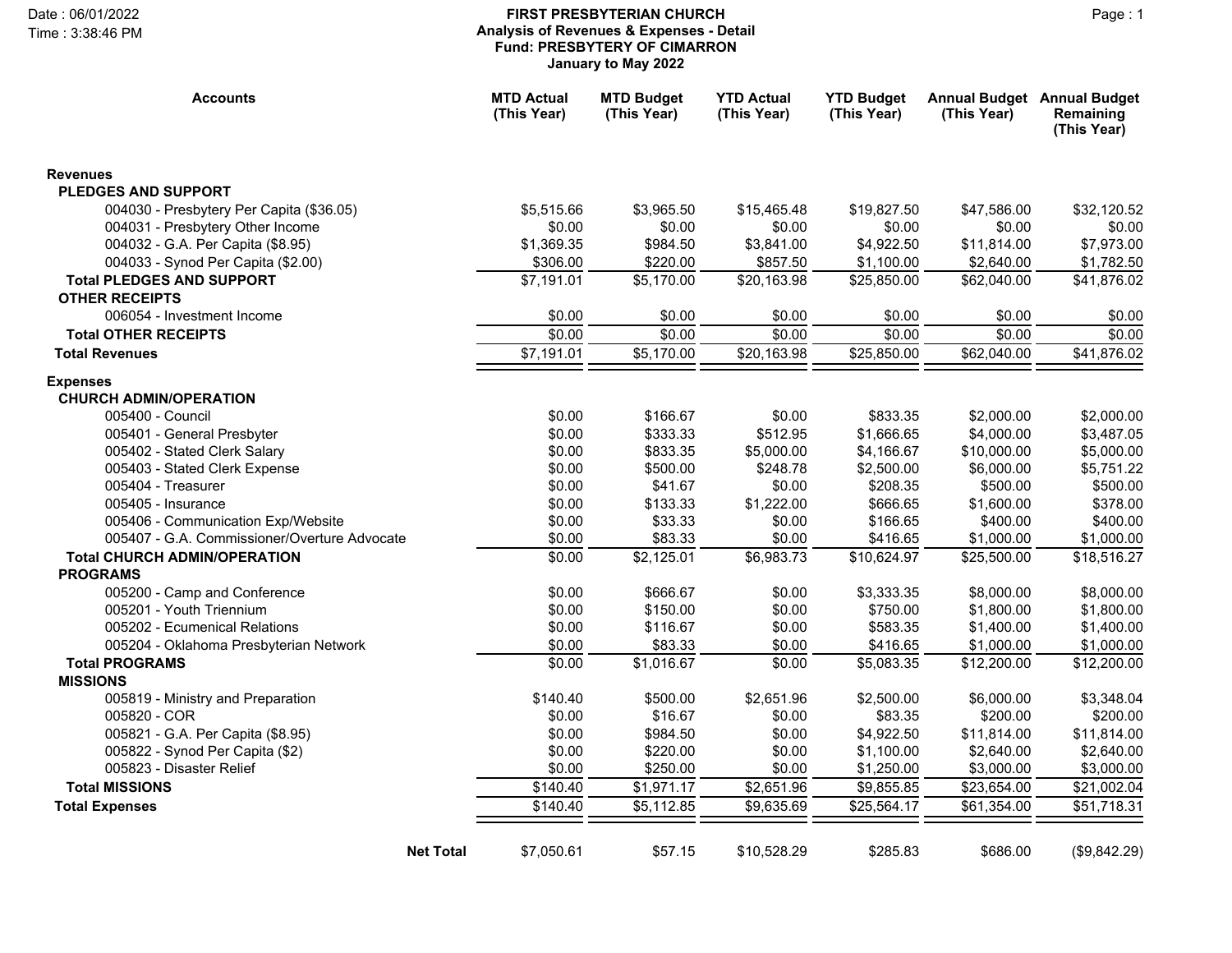#### **Presbytery of Cimarron Restricted Accounts Accounts Accounts Accounts Accounts Accounts Accounts Accounts Accounts Fund: PRESBYTERY OF CIMARRON January to May 2022**

| <b>Accounts</b>                             | <b>Beginning</b><br><b>Balance</b> | <b>Restricted</b><br>Revenue | <b>Restricted</b><br><b>Expenses</b> | <b>Credit</b><br><b>Adjustments</b> | <b>Debit</b><br><b>Adjustments</b> | <b>Ending</b><br><b>Balance</b> |
|---------------------------------------------|------------------------------------|------------------------------|--------------------------------------|-------------------------------------|------------------------------------|---------------------------------|
| <b>TEMPORARY RESTRICTED</b>                 |                                    |                              |                                      |                                     |                                    |                                 |
| PRESBYTERY SPECIAL MISSIONS                 |                                    |                              |                                      |                                     |                                    |                                 |
| 008301 - Peace & Global Witness Offering/P  | \$1,187.79                         | \$0.00                       | \$0.00                               | \$305.00                            | \$0.00                             | \$1,492.79                      |
| 008302 - Christmas Joy Offering/GA          | \$1,464.00                         | \$0.00                       | \$0.00                               | \$1,090.00                          | \$0.00                             | \$2,554.00                      |
| 008303 - Disaster Relief Fund               | \$2,474.41                         | \$0.00                       | \$0.00                               | \$1,178.91                          | \$0.00                             | \$3,653.32                      |
| 008304 - Theological Education Fund/GA      | \$1,275.00                         | \$0.00                       | \$0.00                               | \$400.00                            | \$0.00                             | \$1,675.00                      |
| 008305 - Hunger Fund                        | \$1,648.35                         | \$0.00                       | \$0.00                               | \$423.65                            | \$0.00                             | \$2,072.00                      |
| 008306 - Revitalization Fund (Youngblood)   | \$1,664.07                         | \$0.00                       | \$0.00                               | \$482.33                            | \$0.00                             | \$2,146.40                      |
| 008307 - Dwight Mission-Operating Funds     | \$1,500.00                         | \$0.00                       | \$0.00                               | \$0.00                              | \$0.00                             | \$1,500.00                      |
| 008311 - Middle East Mission                | \$8,372.00                         | \$0.00                       | \$0.00                               | \$0.00                              | \$0.00                             | \$8,372.00                      |
| 008312 - One Great Hour of Sharing/GA       | \$0.00                             | \$0.00                       | \$0.00                               | \$1,674.48                          | \$0.00                             | \$1,674.48                      |
| 008314 - G.A. Commissioner                  | \$2,653.09                         | \$0.00                       | \$0.00                               | \$0.00                              | \$0.00                             | \$2,653.09                      |
| 008315 - Youth Triennium                    | \$9,435.25                         | \$0.00                       | \$0.00                               | \$0.00                              | \$0.00                             | \$9,435.25                      |
| 008317 - G.A. Undesignated Missions         | \$750.00                           | \$0.00                       | \$0.00                               | \$750.00                            | \$0.00                             | \$1,500.00                      |
| 008318 - Synod Undesignated Missions        | \$125.00                           | \$0.00                       | \$0.00                               | \$125.00                            | \$0.00                             | \$250.00                        |
| 008320 - Peace & Global Witness Offering/GA | \$1,755.22                         | \$0.00                       | \$0.00                               | \$0.00                              | \$0.00                             | \$1,755.22                      |
| 008321 - Mission Grants                     | \$2,000.00                         | \$0.00                       | \$0.00                               | \$0.00                              | \$0.00                             | \$2,000.00                      |
| 008322 - Theological Education/Presbytery   | \$227.00                           | \$0.00                       | \$0.00                               | \$0.00                              | \$0.00                             | \$227.00                        |
| 008324 - Children and Youth Ministry        | \$5,000.00                         | \$0.00                       | \$0.00                               | \$0.00                              | \$0.00                             | \$5,000.00                      |
| 008325 - Solar Under The Sun                | \$0.00                             | \$0.00                       | \$0.00                               | \$225.00                            | \$0.00                             | \$225.00                        |
| <b>Total PRESBYTERY SPECIAL MISSIONS</b>    | \$41,531.18                        | \$0.00                       | \$0.00                               | \$6,654.37                          | \$0.00                             | \$48,185.55                     |
| <b>Total TEMPORARY RESTRICTED</b>           | \$41,531.18                        | \$0.00                       | \$0.00                               | \$6,654.37                          | \$0.00                             | \$48,185.55                     |
| <b>PERMANENT RESTRICTED</b>                 |                                    |                              |                                      |                                     |                                    |                                 |
| 008316 - Cimarron Sem Student (Struthers)   | \$1,656.27                         | \$0.00                       | \$0.00                               | \$0.00                              | \$0.00                             | \$1,656.27                      |
| 008323 - Investigative Commission Expenses  | \$10,000.00                        | \$0.00                       | \$0.00                               | \$0.00                              | \$0.00                             | \$10,000.00                     |
| <b>Other Funds</b>                          |                                    |                              |                                      |                                     |                                    |                                 |
| 008129 - Presbytery of Cimarron / TPF       | \$100,259.02                       | \$0.00                       | \$0.00                               | \$0.00                              | \$6,936.42                         | \$93,322.60                     |
| <b>Total Other Funds</b>                    | \$100,259.02                       | \$0.00                       | \$0.00                               | \$0.00                              | \$6,936.42                         | \$93,322.60                     |
| <b>Total PERMANENT RESTRICTED</b>           | \$111,915.29                       | \$0.00                       | \$0.00                               | \$0.00                              | \$6,936.42                         | \$104,978.87                    |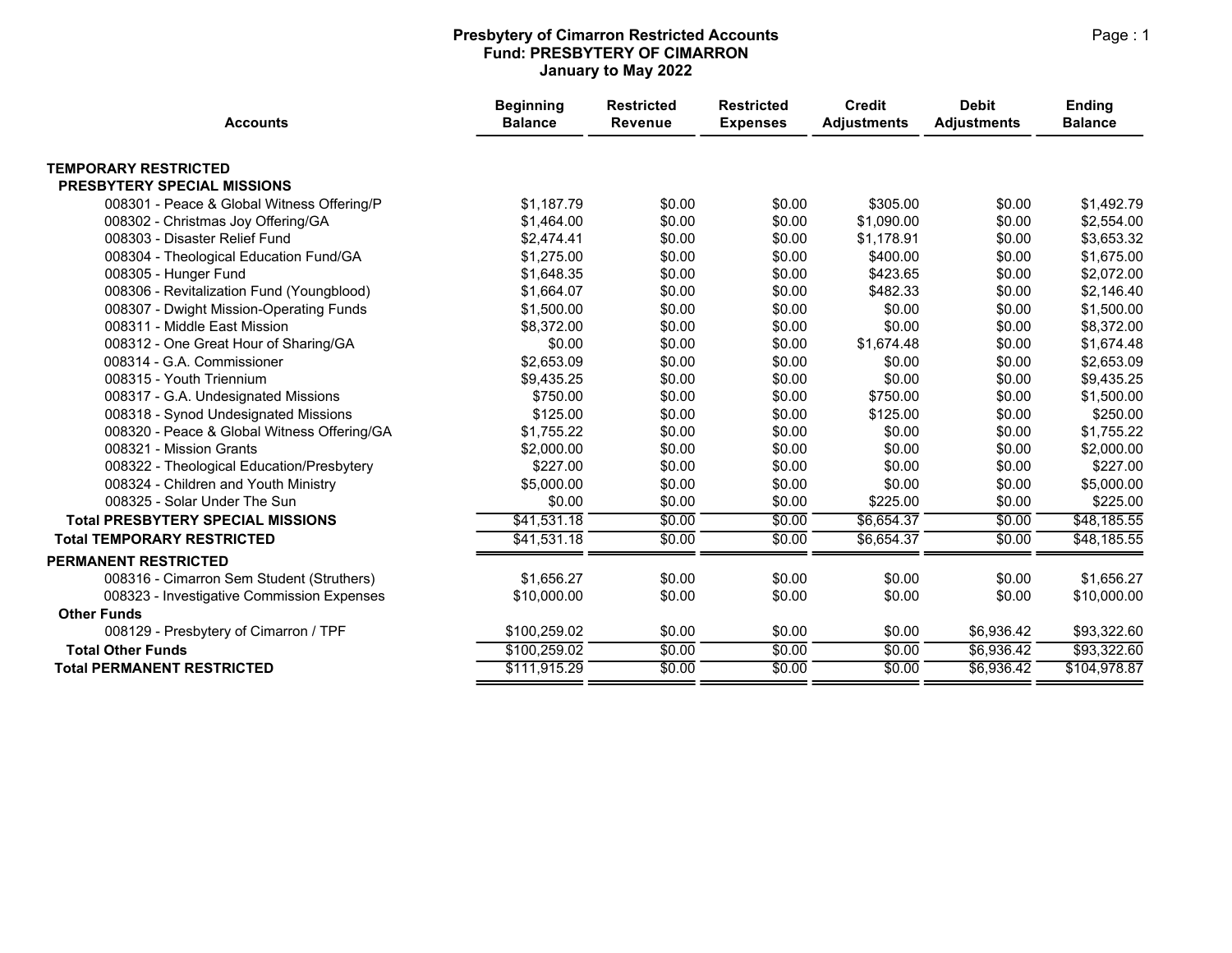Dear Friends,

The Synod held its first **Stated** meeting of 2022 on March 14<sup>th</sup>. On the 13<sup>th</sup>, I also attended the pre-meeting, during which Valerie (the Synod's Stated Clerk) and the Synod's Trustees explained proposed updates to the Synod's Articles of Incorporation and Bylaws. On the 14th, commissioners voted to approve the updates, which was our main business item.

At a January 21st, **Called** Synod meeting, we passed a motion to approve a Synod-wide Partnership for Disaster Recovery (SPDR). All the Synod's presbyteries have now approved that agreement.

I also serve on the Synod's Equipping Committee with ten other people. The Equipping Committee oversees the Synod's Communications Services Plan, Sunspots Podcast, Executive Presbyter Forum, and Clerk Forum.

At the April Equipping Committee meeting, Valerie reported there are 42 commissioners to GA from our Synod. At May's committee meeting, she reported they'd had one Commissioner training event, and another training is coming in June.

The Equipping Committee has a Boundaries Training Task Force working to provide boundaries training events to our presbyteries. There are 38 people registered for a training event in June, 13 registered for an event in November, and 9 for next February.

The Synod is also rolling out a Congregational Communication Services Plan in which the Synod will create and maintain a website for churches at a very reasonable fee.

The Committee continues brainstorming ideas for new and other ways to be a resource and provide resources to the presbyteries.

Blessings! Ron Fike